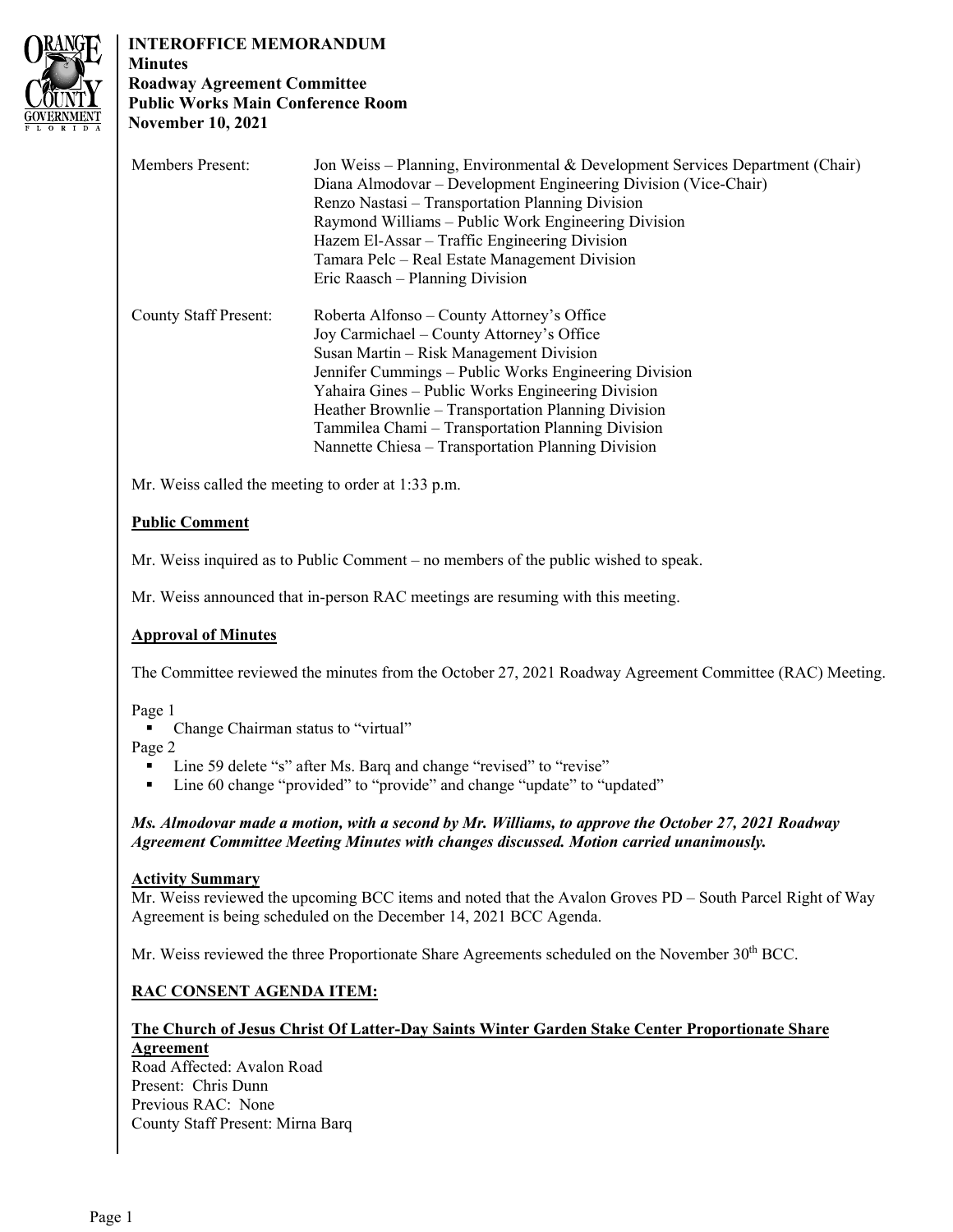Roadway Agreement Committee – Meeting Minutes November 10, 2021 Page 2

- $\blacksquare$  2<sup>nd</sup> Whereas replace "within the County's Urban Service Area" with "not located in the County's Urban Service Area"
- $\blacksquare$  1<sup>st</sup> Paragraph capitalize "d" in "day"

Mr. Weiss confirmed with Ms. Alfonso that this item will be removed from the consent agenda to the non-consent agenda due to the corrections discussed.

### *Ms. Almodovar made a motion, with a second by Mr. Raasch, to approve the Proportionate Share Agreement for The Church of Jesus Christ Of Latter-Day Saints Winter Garden Stake Center with changes discussed. Motion carried unanimously.*

**Crystal Creek Animal Hospital Expansion Proportionate Share Agreement** 

Road Affected: John Young Parkway Present: Charlie Joseph, Giovanni Vergel Previous RAC: None County Staff Present: Mirna Barq

*Ms. Almodovar made a motion, with a second by Mr. El-Assar, to approve the Proportionate Share Agreement for Crystal Creek Animal Hospital Expansion as presented. Motion carried unanimously.* 

# **RAC NON-CONSENT AGENDA ITEM:**

# **Hamlin Paramount Urgent Care Proportionate Share Agreement**

Road Affected: Avalon Park/CR 545 Present: Mark Thompson Previous RAC: None County Staff Present: Mirna Barq

### **Hamlin SW Medical Office BLDG E-1 Proportionate Share Agreement**

Road Affected: Avalon Park/CR 545 Present: Mark Thompson Previous RAC: None County Staff Present: Mirna Barq

*Ms. Almodovar made a motion, with a second by Mr. El-Assar, to approve the Proportionate Share Agreements for Hamlin Paramount Urgent Care and Hamlin SW Medical Office BLDG E-1 as presented. Motion carried unanimously.* 

# **RAC NON-CONSENT AGENDA ITEM:**

# **Second Supplemental Road Agreement to Hartzog Road Right of Way Agreement**

Road Affected: Hartzog Road Present: Greg Lee Previous RAC: 8/18/2021

Mr. Lee provided an overview of the current changes including obtaining updated title work, revising the legal and sketches, and working with the Owners on the easement document form.

- o Road is under construction and scheduled for completion in December 2021.
- o Orange Lake is the master developer, but other landowners such as Pulte and Meritage are now involved also.
- o One purchaser no longer needs to drain into Pond 3 and only 0.48 acres are draining into Pond 4.
- o Pulte's attorney Paul Sladek made a proposed change to Section 2(g). (Mr. Lee provided handout and discussed)

Ms. Almodovar stated that Ponds 3 and 4 primarily drains only County water and would prefer for the County to maintain the ponds rather than the Developer.

The Committee commenced their review of the Second Supplemental Road Agreement to Hartzog Road Right of Way Agreement Page-by-Page: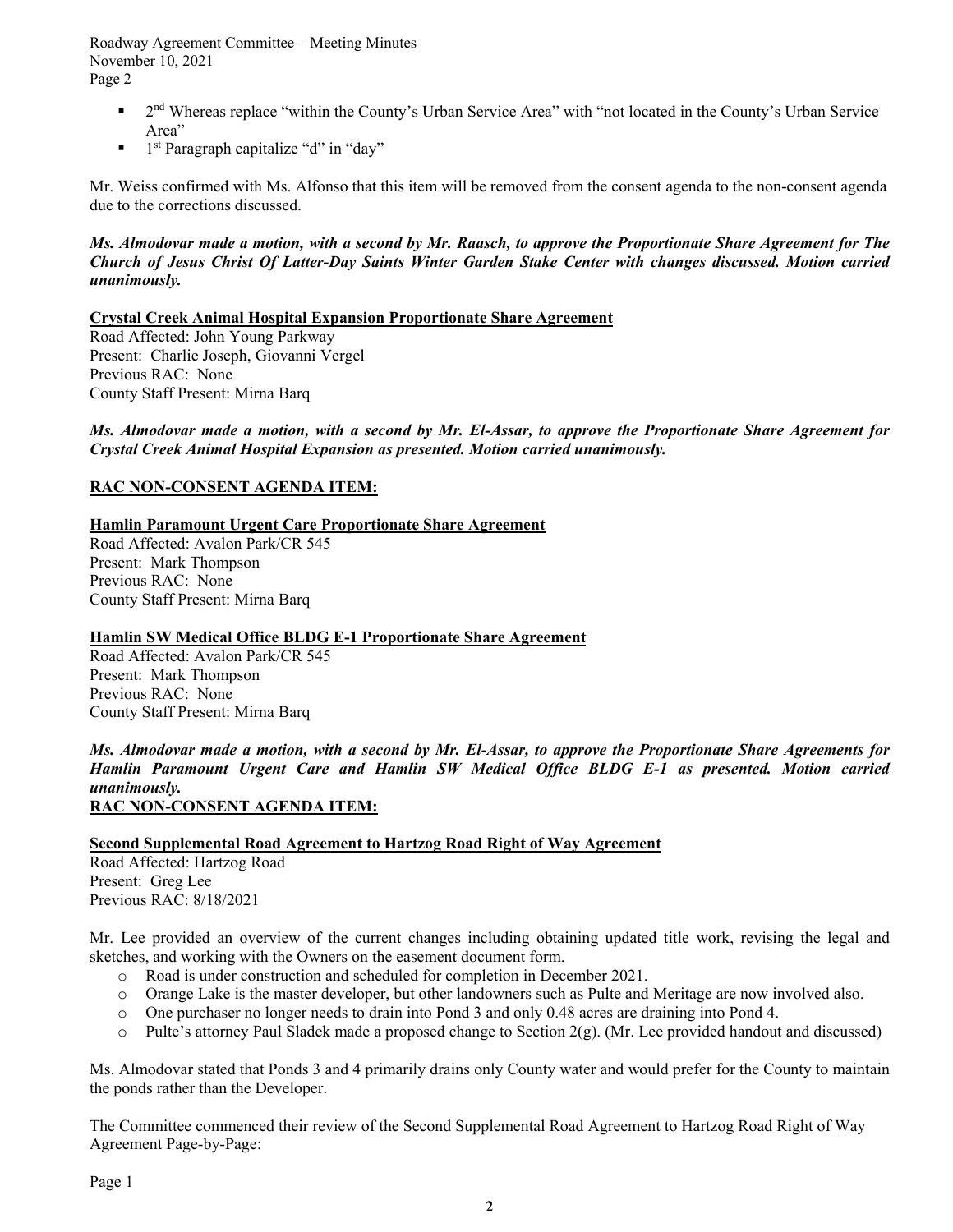Roadway Agreement Committee – Meeting Minutes November 10, 2021 Page 3

- Remove the word "Tax" before Parcel IDs
- Add Whereas on Page 2 that identifies the Parcel IDs as "the Orange Lake Property" as a defined term

Page 2

- Line 58 change "joint use" to "shared use" (and throughout the document)
- Re-word the Whereas Clause at the end of the page to remove "in favor of" and replace this with the language provided by Ms. Alfonso
- **Shared Pond only for Pond 4 not Pond 3 so need to separate out**
- Change "2021" to "2022" in the header

Page 3

- Line 75 add "simple" between "fee" and "title"
- Need to include specific amount of water to be included in lines 63-64 per Ms. Jennifer Cummings request

#### Page 4

- $\blacksquare$  Line 89 change "thirty (30)" to "ninety (90)"
- Section  $2(d)$  need to state no reimbursement statement
- Line 100 change "Audit" to "Assessment"
- $\blacksquare$  Line 100 change "thirty (30)" to "sixty (60)"

#### Page 5

- Section  $2(g)$  add new/additional language from Paul Sladek
- Line 117 revise timing need ROW prior to Certificate of Completion
- Line 128 change "joint use" to "shared use"

#### Page 6

- Section 3 Exhibit C reference "Shared Use" not "Joint Use"
- Need more information and description of Exhibit D requirements separate into separate section from Exhibit C
- Line 130 change "Retention" to Stormwater" for consistency (and throughout the agreement)

#### Page 7

- Line 173 add definition of Defined Lands for Orange Lake Property
- Line 170 change "Florida" to "FL" for consistency (and throughout the document)

#### Exhibits

- Add Exhibit A Project Location Map (to show Orange Lake Property and possibly tie into defined term)
- Exhibit A (to become Exhibit B to be separated into  $2$  L&S and updated and revised
- Exhibit B (to become Exhibit C) is the form of Special Warranty Deed which needs updated exhibits
- Exhibit C (to become Exhibit D) reference only Pond 4 attach only Legal for Pond 4
- Shared Use Pond Agreement will need to be further revised in coordination with Legal and REM
- Add BCC language provided above authorizing REM to proceed with conveyances
- Page 30 Delete reference to Pond 3
- **Page 30 add blank for recording information for Second Supplemental**
- Page 30 Line 550 remove "even date herewith"
- Page 30 Line 577 change "statutory" to "special"
- Page 31 Line 598 remove "the County acknowledges"
- Page 31 Lines 595-596 need to be more specific as to area
- **Page 32 subsection (c) strike damages clause for enforcement and remedies**
- Page 32 Strike Subsection (d) also
- Page 33 Line 712 change "Florida" to "FL"
- Title exhibits within exhibits to be as clear as possible

[Break 2:55 p.m. to 3:09 p.m.]

### **COMMITTEE DISCUSSION: RAC Templates:**

Ms. Alfonso discussed the various updates to the templates circulated.

- 1. Right of Way and/or Transportation Impact Fee Agreement
	- Per Mr. Weiss language needs to be added for density/intensity.
	- When impact fees increase the credit account does not and this needs to be specified in the template
	- **Page 1 line 5 the word "Tax" was removed from "Parcel ID #"** Page 1 line 20 Principal Place of Business as specific address has been added
	- Add a Whereas Clause to be inserted to state title work has been reviewed
	- Page 2 line 51 updated "his or her" to "that person's designee"